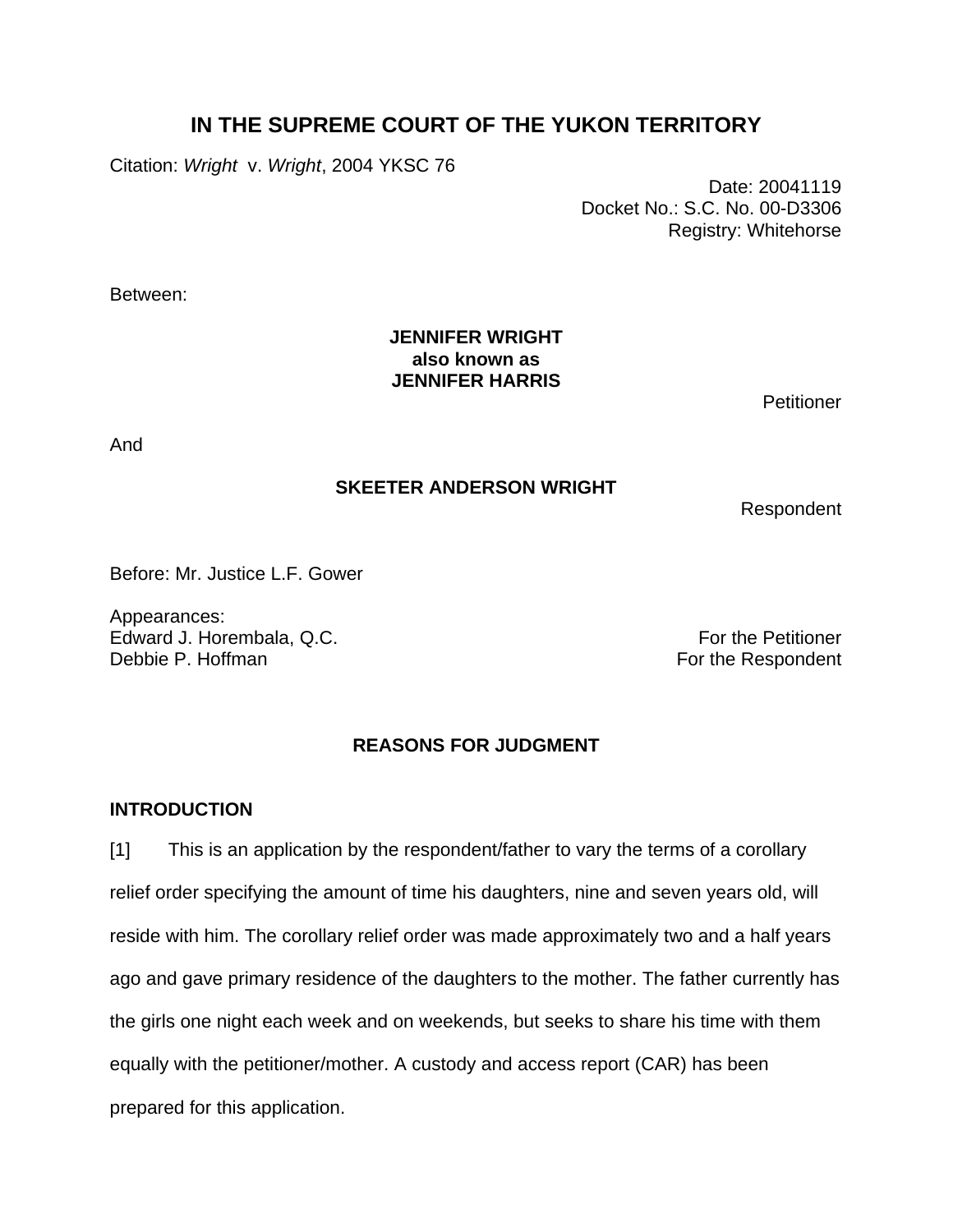[2] The mother objects to the variation on the general ground that it would not be in the children's best interests. Specifically, the mother emphasized two points:

- 1. The CAR recommends that continuity of care by the mother should be paramount to the competing desire of maximum contact with both parents.
- 2. The father has not yet developed a "track record" establishing his ability to care for the girls during the working week. Consequently, any increase in the father's time with them should be gradual, and no more than one full week plus two additional weekends each month.

## **BACKGROUND**

[3] The parties were married in 1993. Each had been previously married, but without children. The daughter N. was born December 12, 1994, and the daughter K. was born February 27, 1997. The parties separated in October 2000. They made a written separation agreement in May 2001. The corollary relief order was consented to in March 2002.

[4] Both the separation agreement and the corollary relief order specify that the parties have joint custody of the children, but that the primary residence was to be with the mother. In particular, the essential terms are that the children were to live with the mother from 7:30 p.m. on Sundays to 5:30 p.m. on Fridays. They would then live with the father each weekend and would also visit with him every Wednesday evening from 5:30 to 8:00 p.m. Importantly, both the separation agreement and the corollary relief order also specify these living arrangements would be reviewed every six months. Both also refer to an allowance for an "adjustment period" if there are "substantial changes" to the childcare schedule. Finally, both say that each parent shall continue to have as full and active a parental role as possible with the children.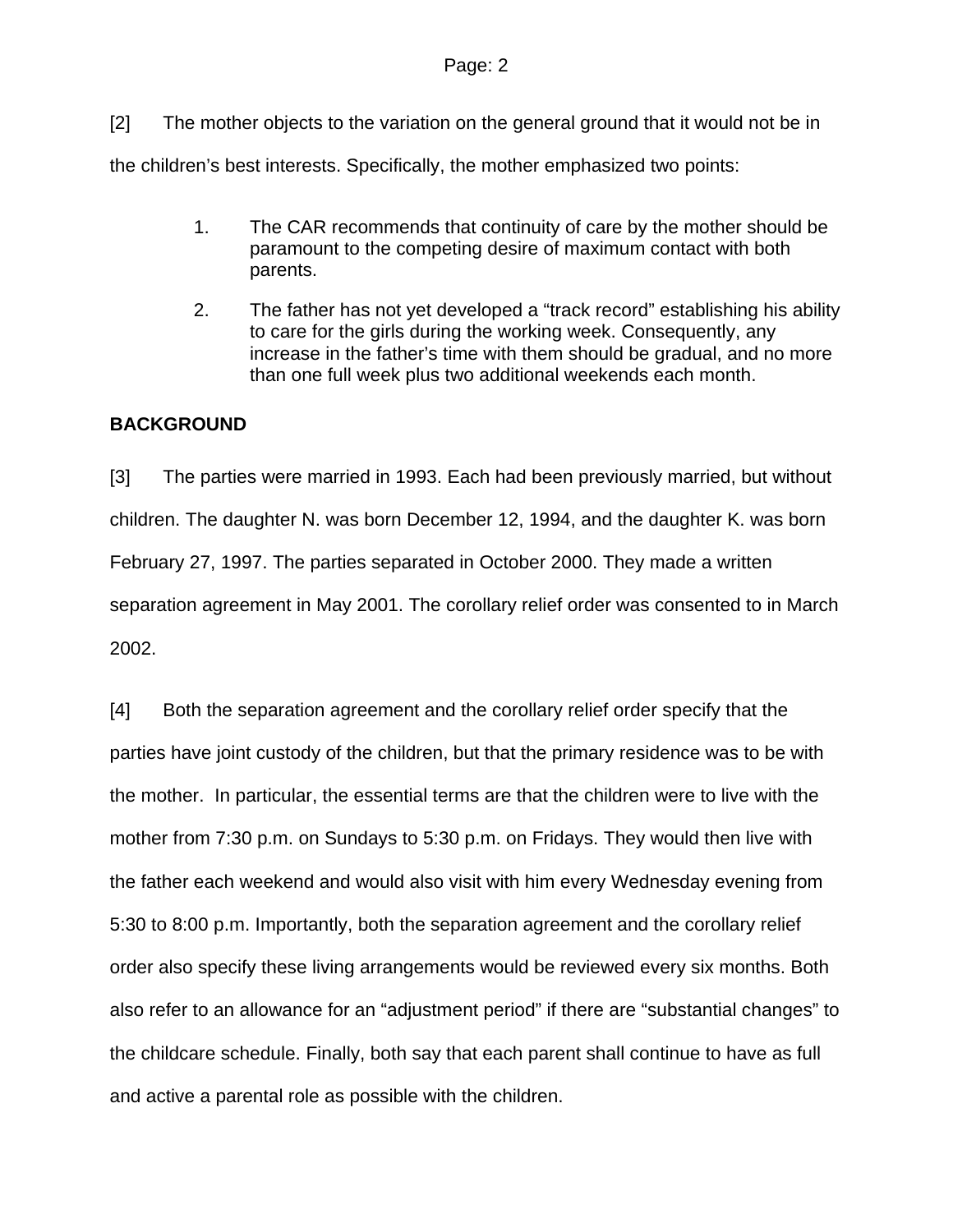[5] The father filed his current application in August 2003, at which time the CAR was recommended. That report was eventually filed in November 2003, by psychologist Geoffrey S. Powter. In preparing the CAR, Mr. Powter had the benefit of reviewing an Adoption Home Study prepared by Yukon Family and Children's Services in May 2003, for the proposed adoption of an infant girl from the Republic of China, by the respondent and his new wife, L.M-W.

[6] I understand from the submissions of the parties that discussions continued between them and their respective counsel over the following several months. The father's application to vary was eventually heard before me on November 8, 2004, 15 months after it was filed and 12 months after the CAR was filed. Just prior to the hearing, each party filed updated affidavit material. There are a number of disputed points between the parties in their respective affidavits relating to this application; however, I intend to restrict my comments to the differences which I have found most relevant to this decision.

#### **ISSUES**

- [7] There are two issues:
	- 1. *Should continuity of care by the mother remain paramount over the objective of maximum contact with both parents?*
	- 2. *Has the father sufficient parenting skills to be able to care for the daughters half-time?*

## **POSITIONS OF THE PARTIES**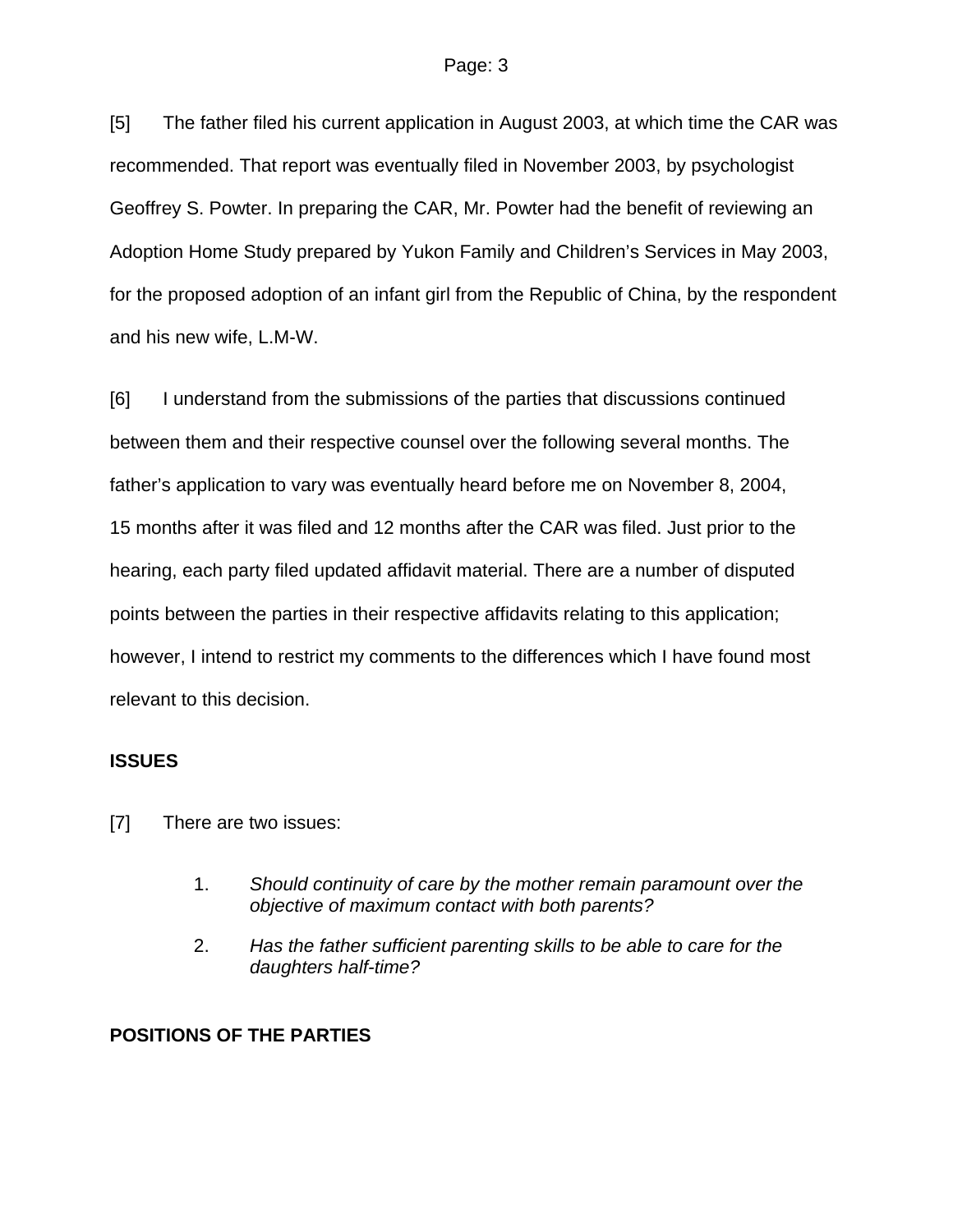[8] The father's position is that he always intended to seek 50/50 time-sharing with the girls and that this is evidenced by the six-month review clause in both the separation agreement and the corollary relief order. He says he refrained from pressing for the review until both girls were in full-time attendance at school. The youngest daughter, K., started grade one in September 2003. The father says that he unsuccessfully tried to negotiate with the mother on the proposal for equal time with the children and that this resulted in the two of them consulting with a child psychologist, Dr. Joanne Tessier. The father recalls that Dr. Tessier supported his application for equally shared time with the daughters.

[9] The mother maintains that the parties' consultations with Dr. Tessier related to the father's request to have the children on Sunday nights and her request to have the children one weekend each month. She recalls that Dr. Tessier concluded the children should continue to reside primarily with her.

[10] There is nothing in writing from Dr. Tessier to prove what her recommendations actually were.

[11] In her first affidavit, the mother deposed at paragraph 17:

… the discussions with the Respondent have never been regarding a fifty-fifty time-sharing arrangement. The children were too old to be put in daycare and the extra-curricular activities they attend could not have been accommodated by the Respondent's work schedule. …

That comment was made specifically in response to the father's statement that he had broached the subject of a 50/50 time-share with the mother and she had refused to explore the option, telling him that the children should be with her after school each day because she only works part-time.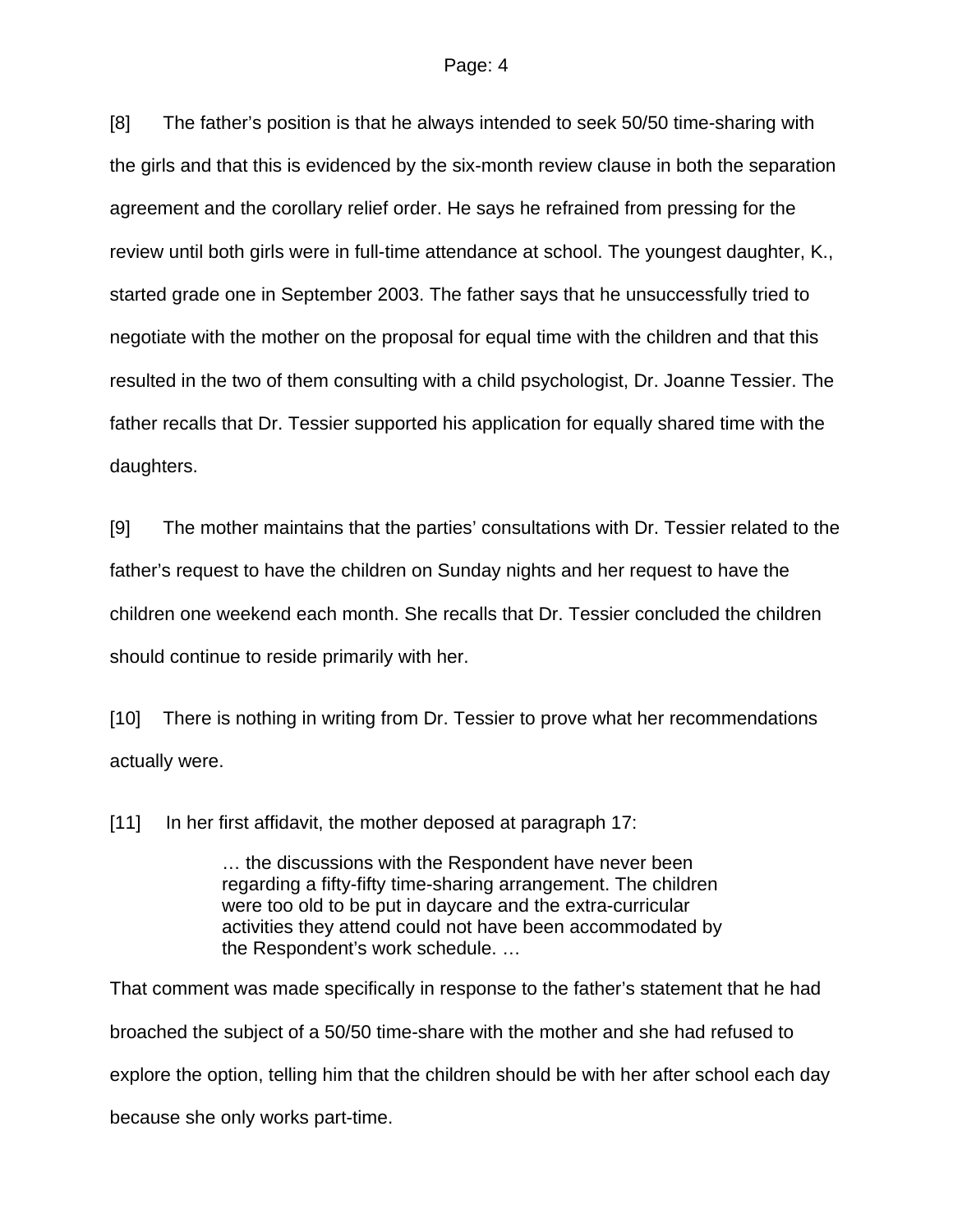[12] Later in her first affidavit, at paragraph  $22(g)$ , she proposed that:

The children shall not be placed in day care and thereby miss scheduled activities or events during the school year.

[13] Also in her first affidavit, the mother deposed that the father did not request 50%

of the time with the children until she was served with the application in August of 2003.

The father responded to that statement in his second affidavit by attaching an e-mail he

sent to the mother on March 21, 2003, in which he said:

For quite a while now I have been trying to get more time with my children. I have tried it per the 6 month review, gone through the family counsellor stage after you agreed to forego the mediation stage and you still will not agree to a schedule change.

Your reasons for denying my request change from time to time. …

I propose that when school starts in the fall of 2003 and [K.] begins fulltime [as written] school attendance, the child care schedule be changed such that the girls spend one week with me and the subsequent week with you. …

This proposal is a continuation of my attempts to have more time with my children pursuant to the terms of the separation agreement. …

[14] In her second affidavit, the mother acknowledged that she and the respondent

communicated in large part by way of "copious e-mail" regarding the childcare schedule

and that she had "forgotten" the father's e-mail which I just quoted from. The mother

attached her responsive e-mail to the father dated April 10, 2003, in which she said:

… By the way, any work that I have or will take in the future will always be arranged around the children. For the past years I have been able to arrange my work and life so I can put the girls on the bus in the morning and I have been there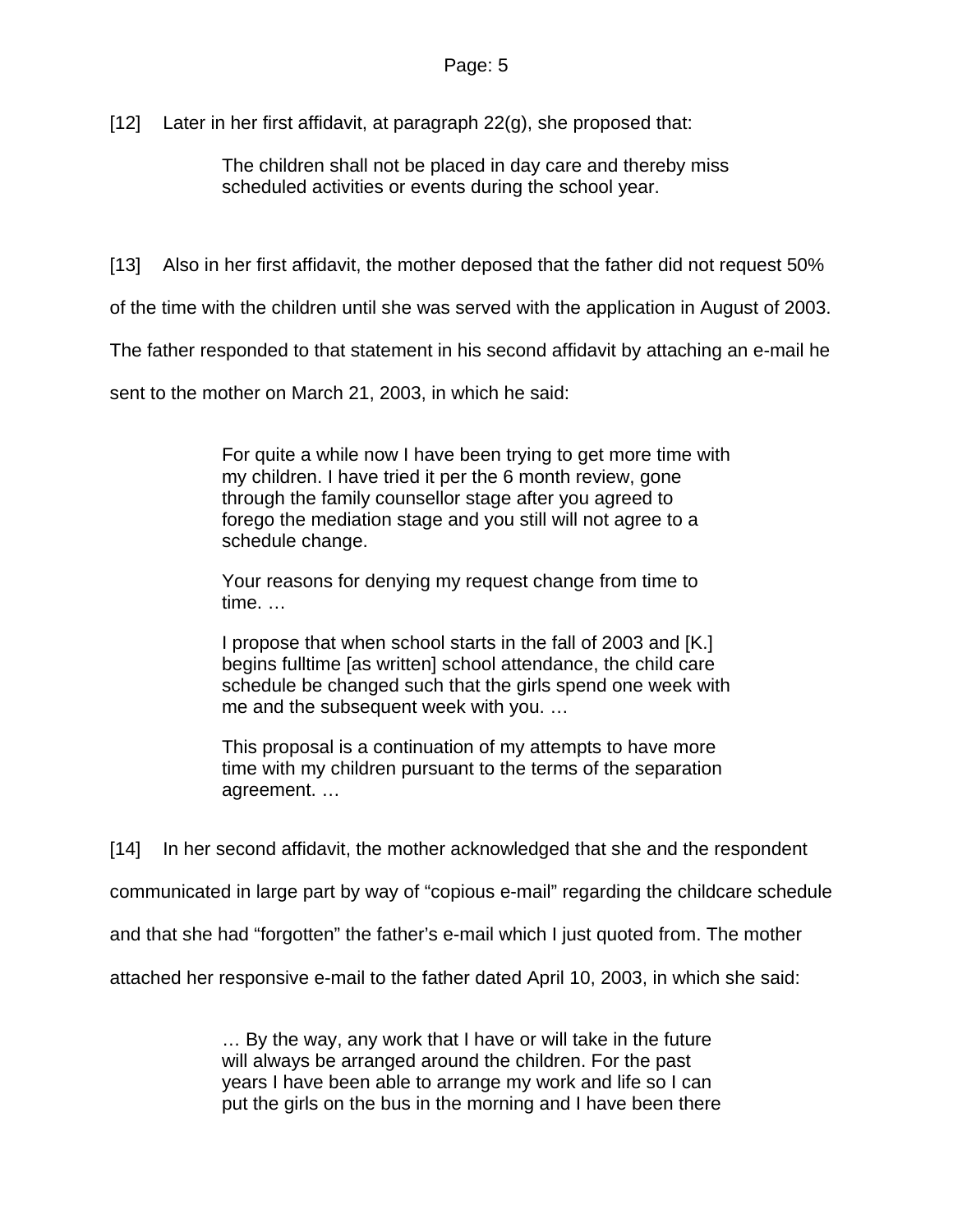for them at the bus after school. I plan to continue that. They will not be going to a daycare.

Because I am at home they have a consistent life and stability that all children should have. They feel secure, happy and like coming home on the bus. I plan to continue that for them. I donot [as written] plan or agree that someone else will care for them after school. …

… Coming HOME afterschool and having a healthy snack, having some down time and getting in a routine to do homework at 4:30 is important. It creates stability and consistency which is what we need to give the kids. Not more change plus daycare especially when it is not required. Going to daycare everyday doesn't allow them any down time and I will not agree to it.

[15] The mother's proposal is that commencing in September 2004, the father would have access to the children for one additional day during the first week of that month, and that one more day would be added to the first week of each successive month until the father has access for a full week. Specifically, in September 2004, the father would have the children on the Monday of the first week of that month. In October he would have the children on Monday and Tuesday of the first week of that month. In November he would have the children for Monday, Tuesday and Wednesday of the first week of that month. Then in December he would have the children for Monday, Tuesday, Wednesday, Thursday of the first week of that month. Finally, in January 2005, he would have the children for one full week each month.

[16] The father also proposes that there be a gradual transition from the current state of affairs to equal time with the children. Starting in January 2005, he suggests having the girls for one week per month, plus Wednesday evenings, plus two weekends per month. Then at spring break (commencing March 21, 2005), his time would increase to every second week, that is, equal time, and the Wednesday evenings would be dropped.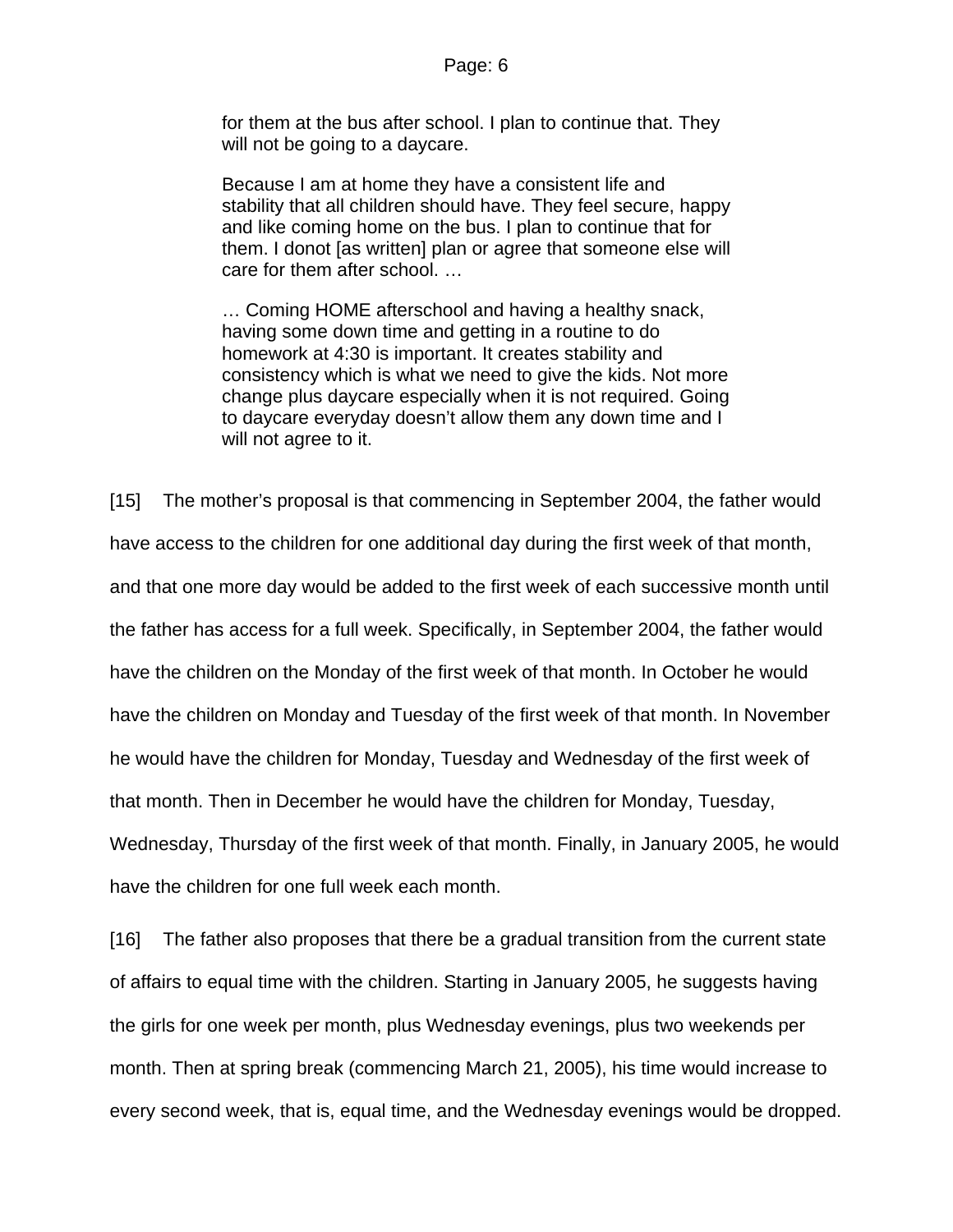### **ANALYSIS**

## *Continuity of care versus maximum contact*

[17] It is clear from the CAR that both parties are good caring parents. Neither

suggests the other is anything but, and both agree that the girls would benefit from

spending the maximum amount of time possible with each parent. However, as I have

said, the mother relies heavily on the recommendation of Mr. Powter (CAR, at para. 149)

that:

When children the ages of the W. children are considered, needs for stability and predictability of contact are often seen as paramount. Such children need to know where they will be and who they are with, and time schedules that are easy for adults to understand may be exceptionally hard on younger children. To facilitate the need of younger children for stability, the research often suggests schedules which maximize time in one home, especially during the school week. This does leave one parent with less contact, and thus seems to contradict the previous point [of maximum contact with each parent], but here the needs of the child for immediacy might have to take precedence over the desires of the adults.

[18] On the other hand, Mr. Powter clearly recognized that the CAR should be forwardlooking and that the needs of the girls "should not be considered fixed". Rather, their need "to spend more time with their father in the future is a reasonable prediction and should be built into a flexible plan" (at para. 151). Further, Mr. Powter said (at para. 155):

> I feel it is also fundamentally important that the plan builds in increasing contact with Mr. W. as the children get a bit more sense of stability and independence. It might be in the children's interests (and Mr. W.'s as well) to establish this plan into the future at this time, and to establish a schedule for greater contact …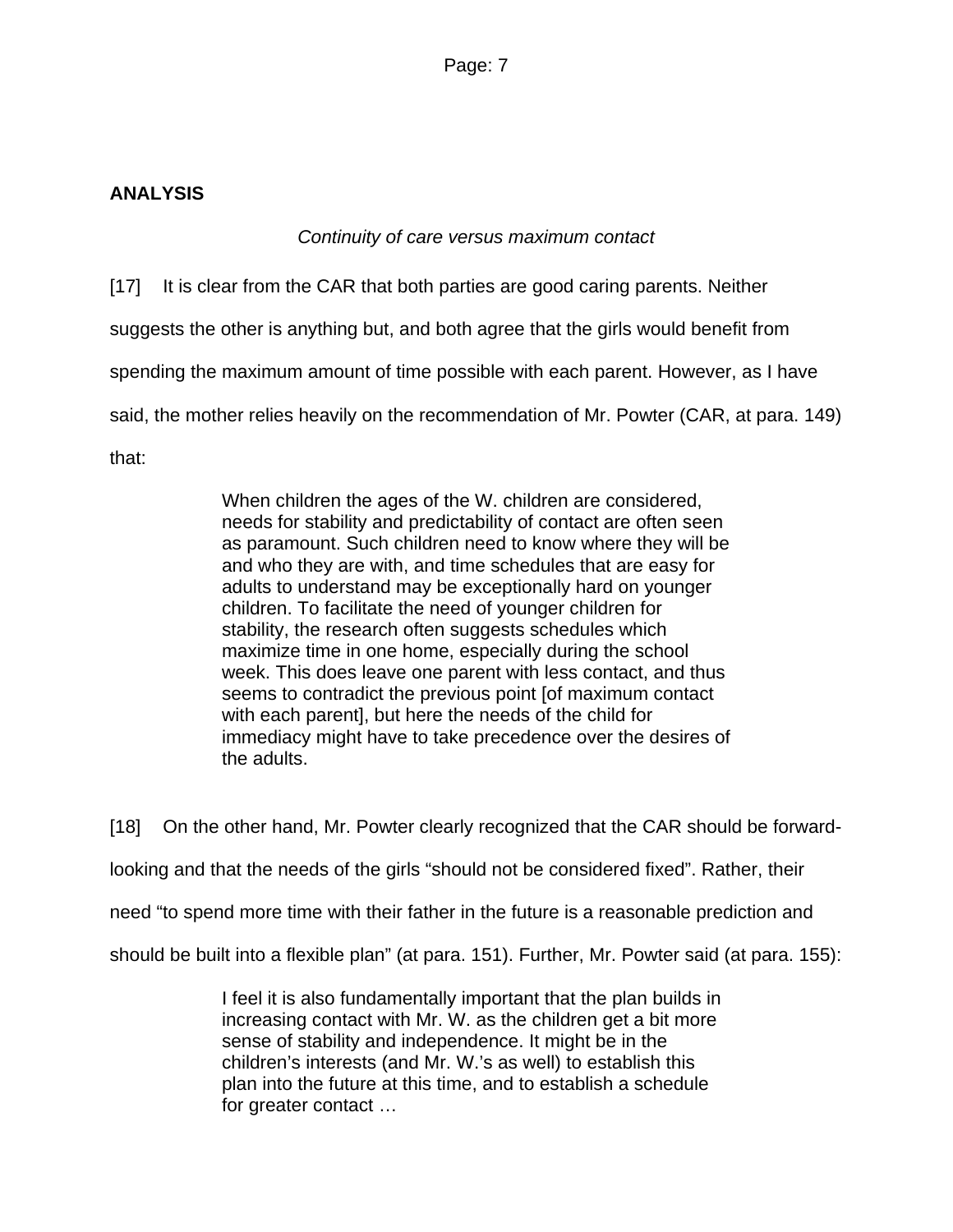[19] Mr. Powter also recognized that children do best when parental conflict is minimal

and that "Any arrangement that serves to reduce the amount of parental conflict [e.g. by

solidifying schedules] is of the greatest use, according to the research" (at para. 147).

[20] And finally, Mr. Powter acknowledged that "When possible, the research on

divorce shows, children profit most from maximized contact with both parents" (at

para. 148).

### *The father's capacity to parent*

[21] As for the mother's concern that the father has not established a sufficient track

record as a true custodial parent, Mr. Powter indicated to the contrary (at para. 138):

Both parents have strong parenting skills according to both observation and testing.

And later (at para. 140):

Although Ms. W. has spent more time with the children because she has been a stay-at-home mother (and has been with the children more since the separation due to the schedule), both parents have been extensively involved with the children since birth. Both show complete bonding with both children.

Earlier he said:

… Mr. W. has a strong relationship with the girls. He appears to love them deeply, interacts very easily and fluidly with them and appears to be completely trusted by them. [at para. 80]

The parenting awareness testing done suggests that Mr. W. has a good and broad understanding of the girls' likes and dislikes, and an appreciation of them as individuals distinct from each other and from him. [at para. 81] …

On the parenting skills assessments, Mr. W. demonstrated an objectively measurable breadth of skills, with good flexibility and a good sense of the children's developmental level. … [at para. 85]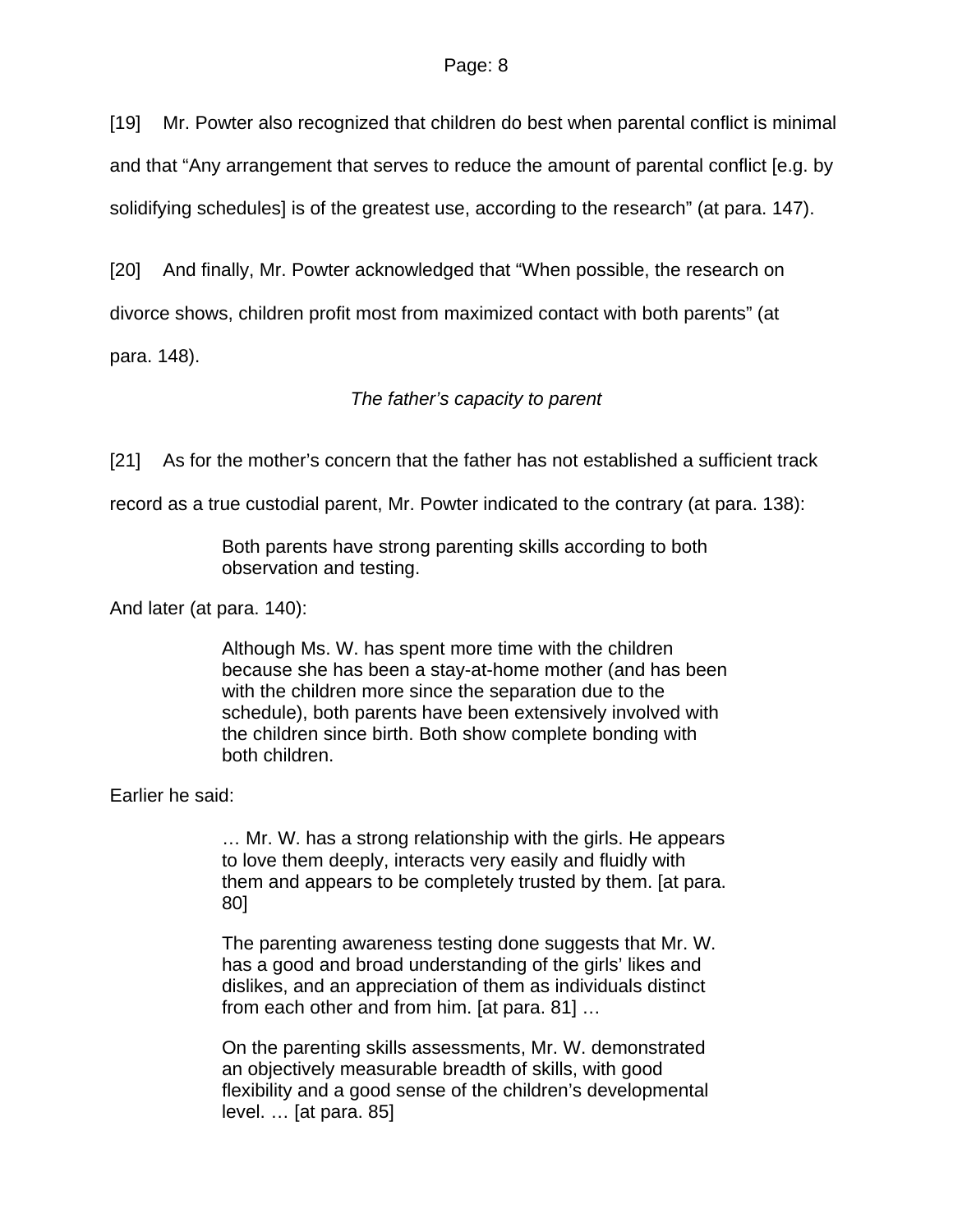[22] The CAR does not mention the mother's concern, as expressed to me through the submissions of her counsel at the hearing, that the father needs more time to establish a track record of "raising" the children during the work week, as opposed to weekends only. Nor do the mother's affidavits specifically identify that issue. Rather, the mother's evidence in those affidavits tends to focus on the potential for daycare, albeit somewhat inconsistently.

#### *Daycare*

[23] As I have noted, at one point the mother said that the children "were too old to be put in daycare" and at the same time suggested that the issue was that the extracurricular activities they attend could not be accommodated by the father's work schedule. Yet, by proposing (in the alternative) that the father have access to the children for at least one week each month, the mother is presumably prepared to accept that there may be some interference with the children's extra-curricular activities, resulting from the father's planned reliance upon daycare after school. On the other hand, in the mother's responsive e-mail to the father dated April 10, 2003, she stressed the importance of the fact that she is able to meet the children after school, provide them with a snack and some "down time" to prepare them for doing their homework at 4:30 in the afternoon.

[24] Thus, the mother's reasons for opposing daycare seem to vary somewhat and her position on the issue is not entirely consistent.

[25] Further, in her e-mail she said "They will not be going to a daycare … Going to daycare every day does not allow them any down time and I will not agree to it". These unilateral and conclusory statements would seem to run counter to the provisions in the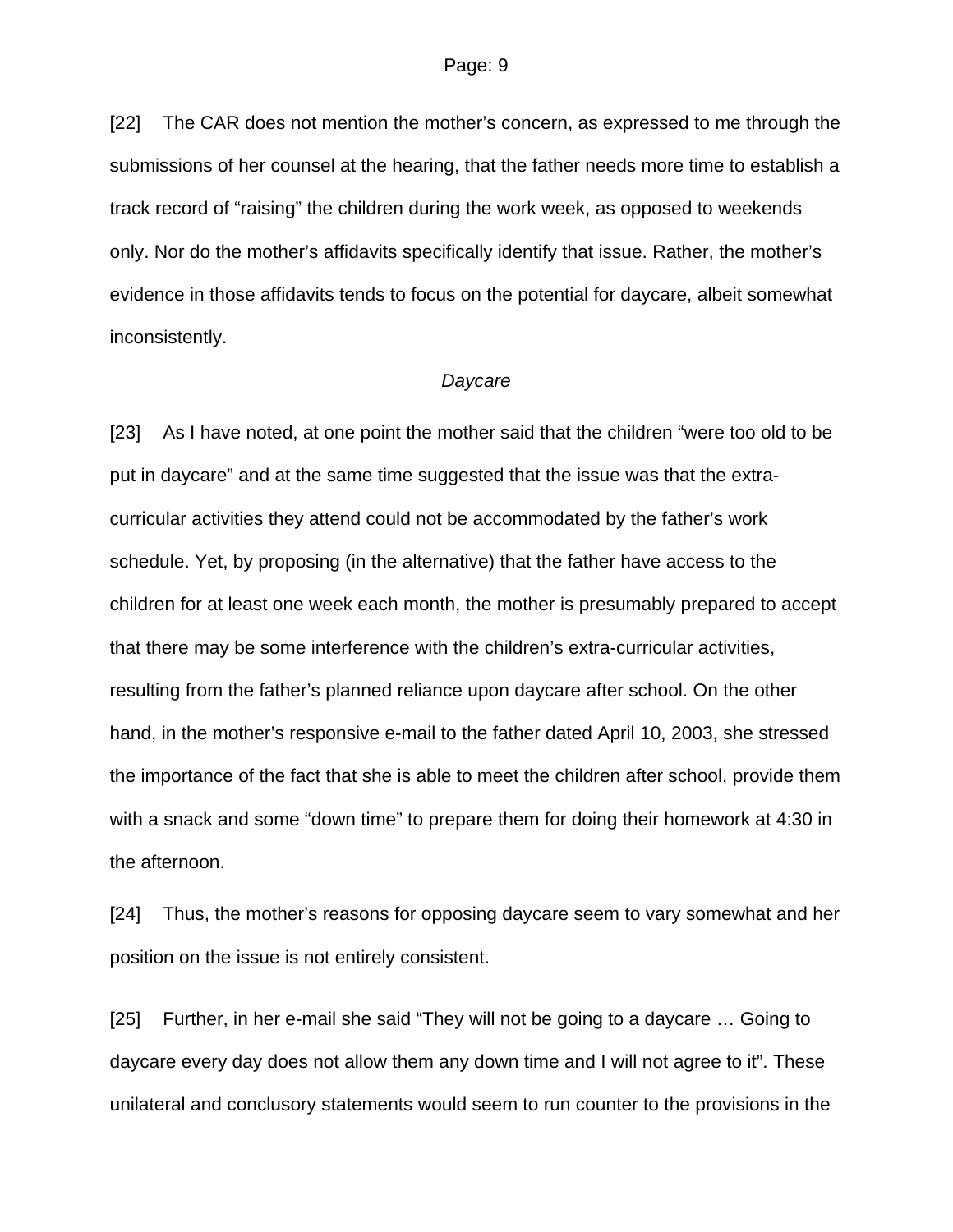#### Page: 10

separation agreement (para. 4.12) and the corollary relief order (para. 6) which focus on joint decision-making, consultation and co-operation about things such as daycare.

[26] The mother's counsel also confirmed at the hearing that she would be working in the near future, presumably as a result of the termination of the spousal support from the father in June 2005. I understand the mother is already working on a part-time basis, so I take her counsel's submission to mean that she will be working more hours on a more regular basis. While it may be possible for the mother to arrange her work schedule so that she does not require daycare for the girls after school, it is nevertheless increasingly likely that she too may have to rely upon daycare at those times.

[27] Finally, while it may be less than ideal, daycare has become an accepted part of the modern reality of families where both parents are more or less fully employed.

#### *Change in Circumstances*

[28] A significant amount of time has passed since this application was filed in August 2003 and, circumstances have changed significantly since the CAR was filed in November 2003. Of course, it is necessary for the father to demonstrate that there has been "a change in the condition, means, needs or other circumstances" of the children in order to vary the corollary relief order (*Divorce Act*, R.S., 1985, c. 3 (2nd Supp.) s. 17(5)). Counsel for the mother did not specifically argue that there has been no material change in circumstances.

[29] The changes I recognize are as follows:

1. Keeping in mind the relatively young ages of the two daughters, they are now significantly older than they were when this application was filed. N.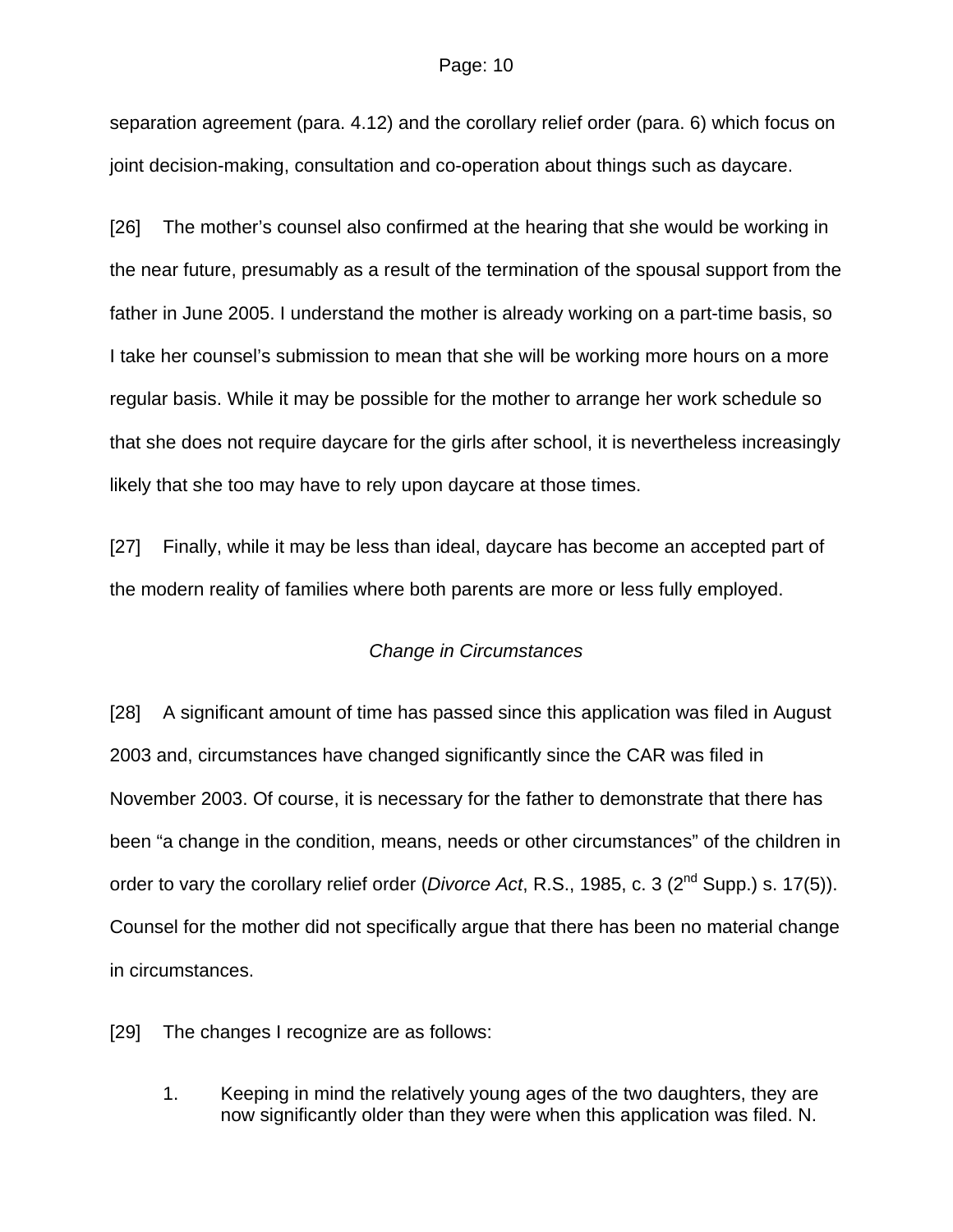will be 10 years old next month and is currently in grade 5. K. will be turning 8 in February 2005 and is in grade 2.

2. The father and his new wife adopted an infant female child from China during the summer of 2004, whom they have named L. The father said in his second affidavit that N. and K. have consistently told him they want to spend more time with him and with their new sister and that these requests have increased now that L. has been adopted into the father's family. He says the daughters both adore L. and he believes they would like to spend more time at his home. Those assertions are uncontradicted and unchallenged by the mother.

[30] The mother apparently recognizes the importance of the relative increase in the age of the children through her reference to the "For the Sake of the Children" program in her e-mail to the father of April 10, 2003. For example, she noted the differences between children aged 5-6 and those aged 7-9. Logically, the differences would be greater for children aged 8 and 10.

[31] Mr. Powter also recognized that the needs and interests of the children would change as they grow older and develop more of a sense of stability and independence. For example, it appears from all accounts that the youngest child, K., has now successfully adapted to the transition from pre-school to grade school.

[32] While not specifically argued, it is also important that both the separation agreement and the corollary relief order contemplated that the parties would review the children's living arrangements at six-month intervals and that adjustment periods may be required if there were to be substantial changes to those arrangements. Thus, even if there had not been clear evidence of a change in the circumstances of the children since the corollary relief order, which I find there is in this case, I would be inclined to give effect to the intentions of the parties to proceed with a review of those circumstances, as they relate to the children's residency schedule, in any event.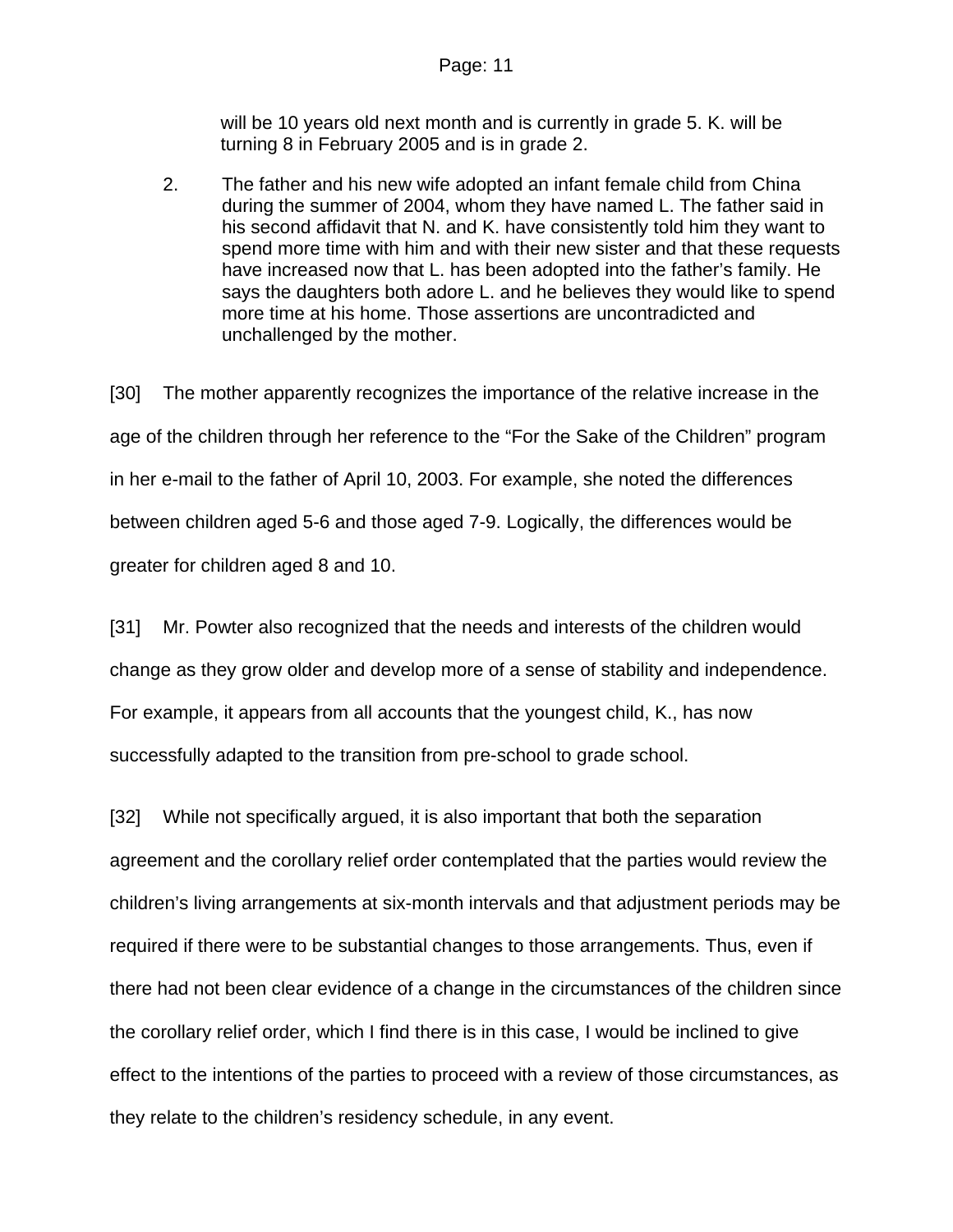#### *Conduct of the parties*

[33] Incidentally, I also note that I am not to take into consideration the conduct of the parties, unless it is relevant to the ability of a party to act as a parent (*Divorce Act*, s. 17(6)). Thus, I have omitted reference to such matters, even though they were raised by the parties in their respective affidavits.

#### **CONCLUSION**

#### *Time with each parent*

[34] I find that it would be in the children's best interests to have maximum contact with both parents. I further find that the children are now old enough that it is no longer necessary to give precedence to their need for continuing care by one parent, maximizing their time in one home. Although I do not have an update to the CAR since November 2003, I take it from the submissions of counsel that the girls continue to be mature, pleasant and well-adjusted, as they were initially described by Mr. Powter. I find that the father's desire for equal time is likely to promote a sense of stability in the girls' lives. I also find that they would likely benefit from more extensive contact with their new younger sister.

[35] It is clear that the children get along well with the father's new wife. Ms. L.M-W. is currently at home full-time with her new daughter L. I am told that she is able to drive and I assume that she can assist from time to time with the after school needs of the girls to minimize any disruption in their extra curricular activities.

[36] I also expect that the father's proposal for equal time will, perhaps in the longer term, minimize the apparent conflict between the parties. That was noted by Mr. Powter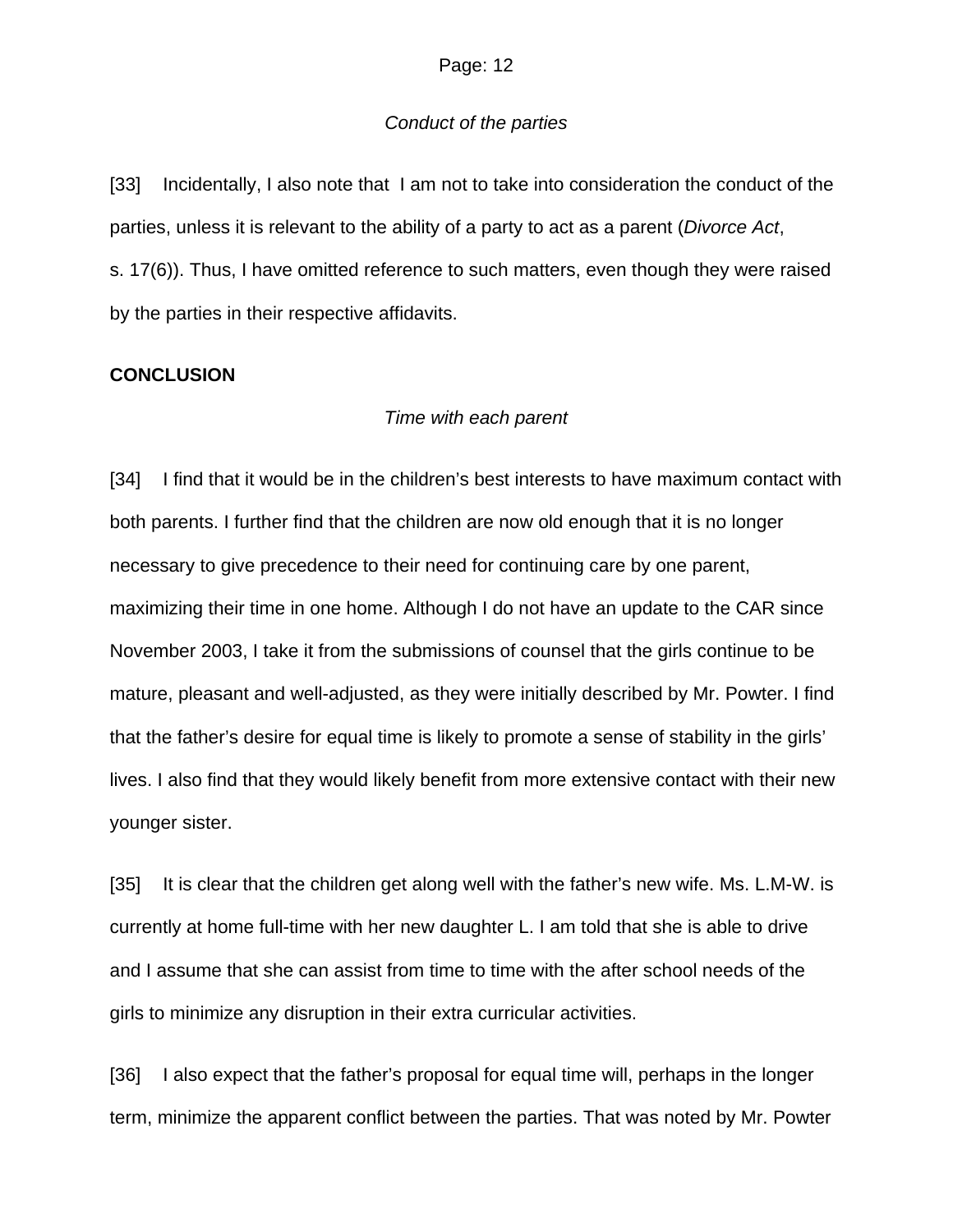to be a factor which, more than any other, is hardest on children in a divorce (CAR at para. 147). The 50/50 schedule is solid, simple and predictable. It is preferable to the one proposed by the mother in her first affidavit. While I appreciate that the mother's desire to gradually increase the amount of contact with the father is presumably grounded in her theory that the father needs to develop greater capacity as a true custodial parent, her proposed schedule could be difficult for both parties and the children to follow and predict. If so, it would lead to more conflict.

[37] Counsel for the mother, as I understood him, submitted that the mother's initial position was to preserve the existing state of affairs, as supported by the CAR. However, that would seem to conflict with the mother's proposal in her first affidavit, which would gradually increase the father's time over several months.

[38] In the alternative, the mother's counsel suggested that there should be no more than one week with the father plus two additional weekends each month. That proposal would result in the girls spending the better part of approximately 15 days each month with the father. Every second week with the father would result in a very comparable amount of time. Therefore, it is difficult to understand how the mother's alternative proposal would vary significantly from the father's proposal in that regard.

[39] Further, the father's proposal to gradually increase his time with the children would not change the current arrangements at all until January 2005, and fully equal time would not be achieved until approximately the end of March or beginning of April. By then the girls will be 10 and 8 years old respectively, and more than half way through their school terms. This proposal is reasonable and respects the agreement of the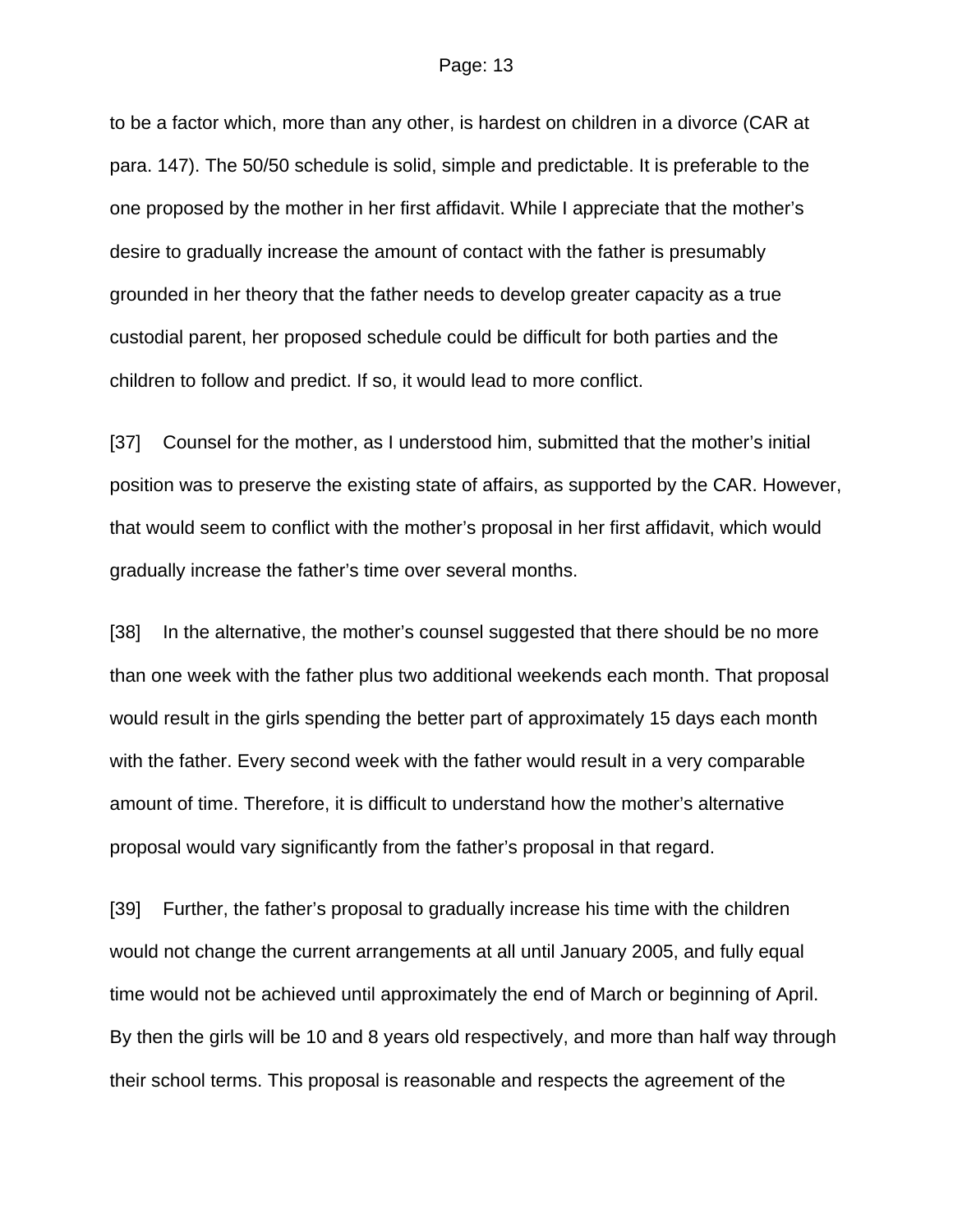parties to allow for an "adjustment period" where "substantial changes" are to be made

to the children's schedule.

## **ORDER**

[40] The consent corollary relief order of Mr. Justice R.S. Veale dated March 5, 2002,

will be varied as follows:

- 1. Paragraph 2 will be vacated and a new paragraph substituted stating that, subject to paragraph 3, the children will reside 50% of the time with the Petitioner and 50% of the time with the Respondent.
- 2. Paragraph 3 will be vacated and substituted with a paragraph stating:
	- a) Commencing January 2005, the children shall reside with the father for one full week, from Sunday at 7:30 p.m. until Friday at 5:30 p.m., as well as every Wednesday evening from 5:30 p.m. to 8:00 p.m., as well as two additional weekends per month from Friday at 5:30 p.m. until Monday morning, returning the children back to the Petitioner, or transporting them directly to school.
	- b) If the Respondent's access falls on a long weekend, the Respondent shall have access to the children until Tuesday morning returning them to the Petitioner, or transporting them directly to school.
	- c) Commencing April 1, 2005, the children shall reside for seven consecutive days with each parent on an alternating basis, with the switch between the homes taking place every Friday at 5:30 p.m. The parent who has just finished caring for the children will be responsible for dropping the children off with the other parent.
	- d) This schedule may change if the parties agree.
- [41] In all other respects the consent corollary relief order remains in effect.
- [42] I heard no submissions from the parties on the issue of taxable court costs.

Therefore, I decline to rule on that unless and until I hear such further submissions.